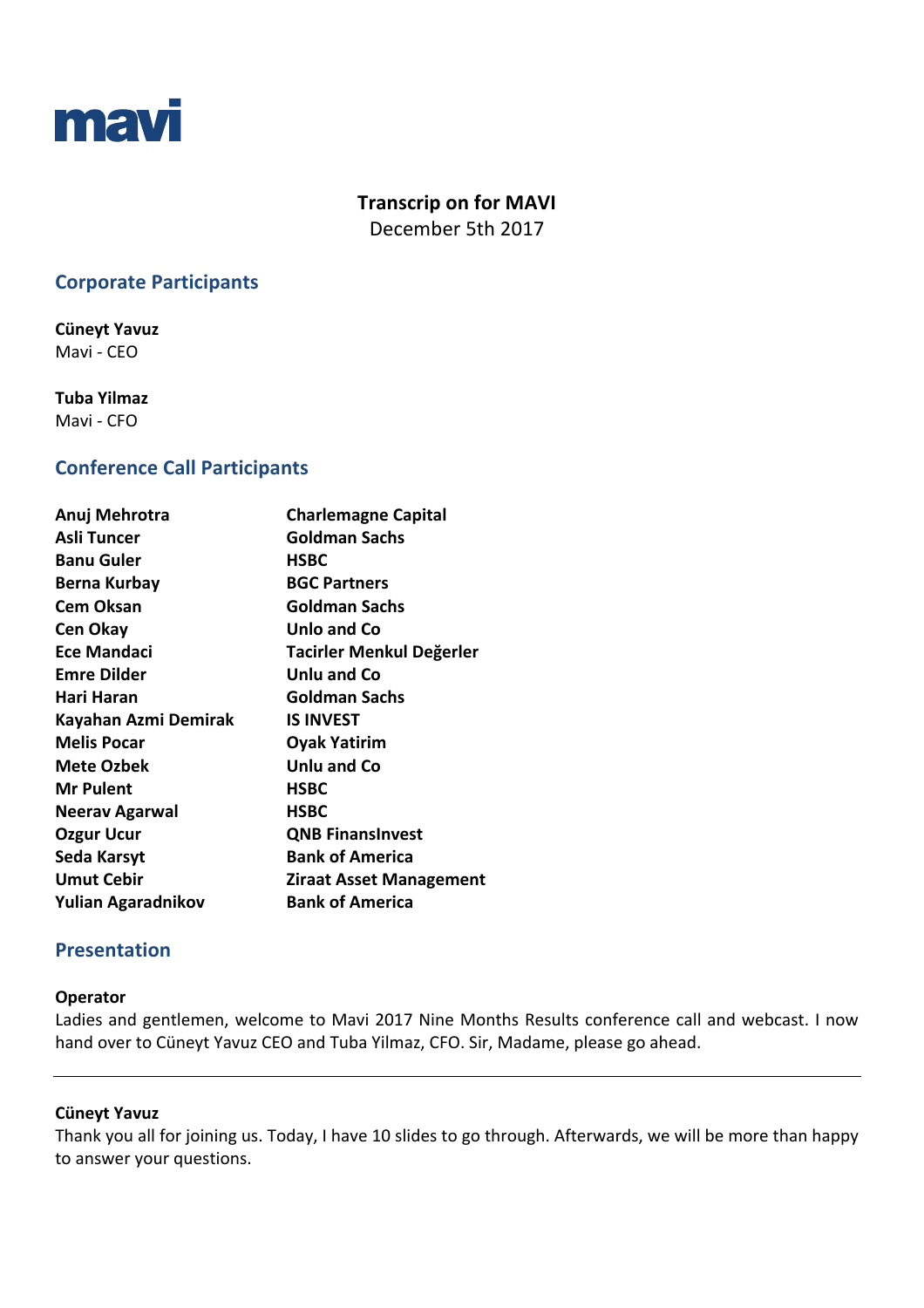

Let me start with slide two and take you through the key highlights. As of year-to-date 2017, our consolidated revenue increased by 39% to TL 1.350 billion. At the same time, our EBITDA grew by 54% to TL 208 million, resulting in a healthy 15.4% EBITDA margin. Coupled with strong top line and EBITDA growth, our net profit grew by 60%, and reached TL 84 million. Store rollout continued in line with our plans and we opened 21 net new stores in Turkey and four in Russia, to each a total of 307 own operated stores. As of the end of quarter three 2017, Mavi has reached a total of 417 stores including our monobrand franchise stores. Mavi Turkey Retail business delivered a like-for-like revenue growth of 22.4%, and our Kartuş cardholders reached 6.3 million, and in the first three quarters of this year, we added 1 million new customers.

Now, moving onto slide three, as you can see, our growth performance was very healthy across geographies and sales channels. Our total revenue grew by 39% and reached TL 1.350 billion, of which 64% was generated from retail, 34% from wholesale, and 2% from e-comm channels. Sales in Turkey, across channels, grew by 29% with 32% growth in retail, which, as you know, is our main business channel. Wholesale channel grew by 20% and e-comm continued to grow ahead of other channels with 40%. Mavi's international growth was also very strong with 112%, thanks to the consolidation of U.S. and Canada in our business. On a pro forma basis, international growth was at a very healthy 38%.

Moving onto chart four, let us focus on Turkey and Turkey retail business. We opened 10 new stores in the last quarter, making the total new store openings 21, per our plans. We are keeping our guidance of 26 net new stores for the whole year. As of end of quarter three, we have 282 own operated stores, and 136,000 square metres of selling space in Turkey. New stores accounted for almost 14,000 square metres of new selling space, at the same time; we carried on our strategy of expanding stores. As of end of quarter three, we have expanded 17 stores, adding another 5,000 square metres of selling space. As we continue to open larger stores, average store size increased from 447 square metres in the yearend of 2016, to 482 square metres end of quarter. This continued selling space expansion and backed by solid like-for-like growth, Turkey retail revenues grew by 32% to reach TL 831 million.

And now let's go the other chart to elaborate further on our like-for-like performance in Turkey and in retail sphere. We have delivered a very strong like-for-like growth of 22.4% in the nine months of 2017. This like-for-like growth is driven by 13.6% transaction growth, and 7.7% basket size growth. Mavi continues to be a key leader in the apparel industry, thanks to its strong brand positioning and top of mind awareness. Mavi is continuing to attract shoppers, as we continue to witness increases in traffic and conversion, driven mainly by customer loyalty and frequency, new customer acquisition, right product right price and superior service and quality. It is clear that we will exceed our like-for-like guidance of 16% for this year.

Now, let us take a closer look at our category-based performance and move to slide six. We are happy to report that both our denim and lifestyle categories are performing equally strong, and we have happy customers shopping across all the range of our product portfolio. Our denim category including jeans, shorts, dresses is growing at 32% in the reported nine months of 2017. Likewise, our denim bottoms business is continuing its momentum with 26% growth. Across the lifestyle category, we again delivered very strong results. In knits category, which consists of t-shirts and sweaters, constitutes 20% of sales, and has grown 25%; shirts with 40, jackets with 55 and accessories with 36% sales increase are clearly indicating that the appeal and demand for Mavi is on a solid continued growth trajectory.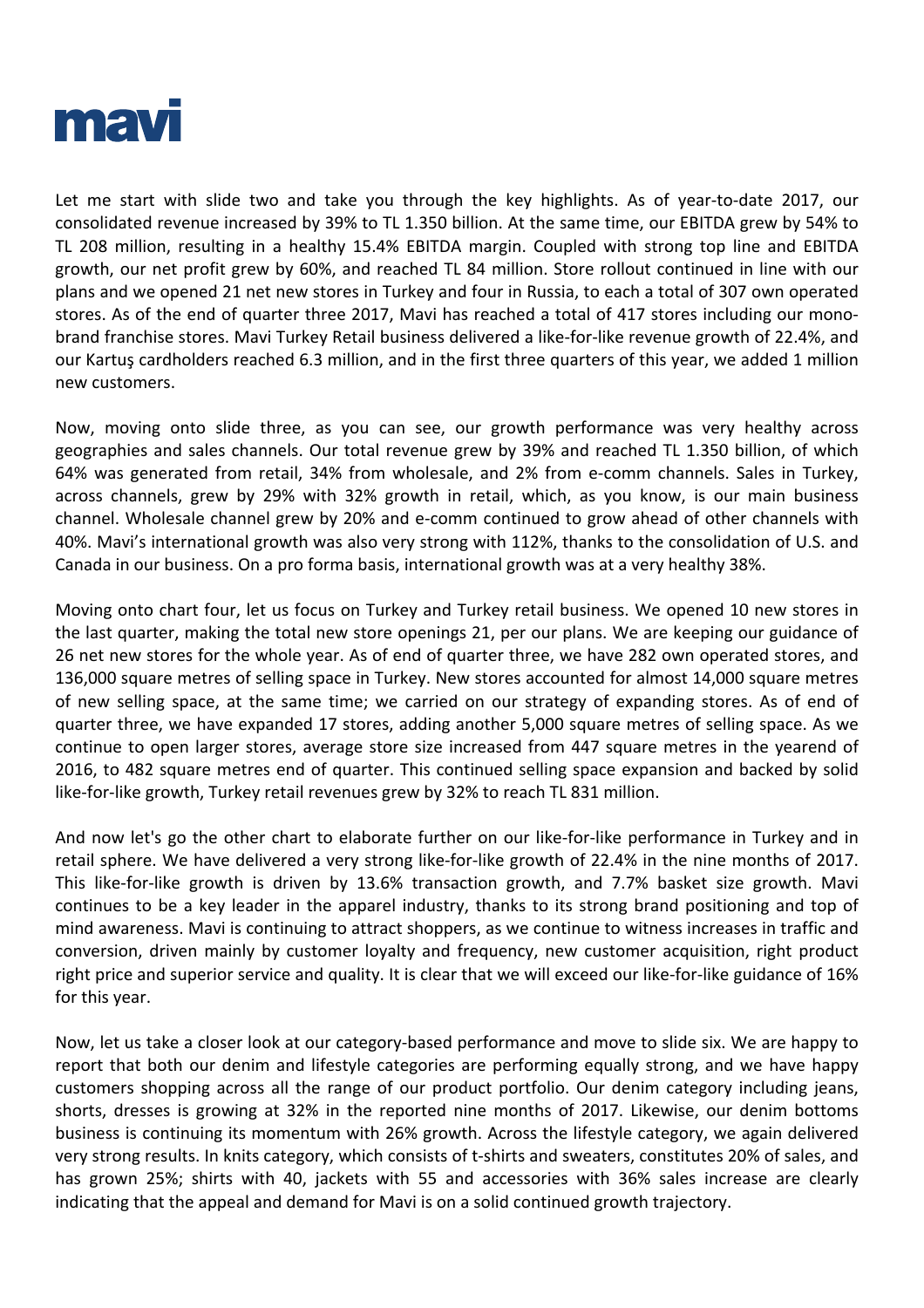

Let's move on to review our margin performance on slide seven. We are on track to deliver top line growth for the year. What is as rewarding is that we are continuing to deliver productivity increases to deliver bottom line margin improvements. Our revenues and gross profit grew by 39%, while our EBITDA grew by 54%, and net income grew by 60%. As you know, we have been guiding for improving margins going forward, and that this will be through better planning and markdown management, better rent / sales ratios and operational productivity rising from economies of scale as we continue our like-for-like growth. I am glad to share with you that we have been able to deliver these improvements on the EBITDA and net income level.

Now, I would like to move onto page eight to take you through our cash and working capital management progress. We have seen a commendable improvement in our cash management this year. Our cash conversion increased from 75% last year to 102% in our first nine months of 2017. The drivers behind this performance have been a team effort to continue to improve our open to buy supply planning, efficient inventory management and very strong sell-through performance. The impact of all these initiatives reflected positively on our balance sheet, especially on the inventory level, which stands at 35% of COGS versus 43% of COGS at the end of last year. And our working capital is now standing at 6.1% of total sales.

Now, let's move onto slide nine, where we can analyse our Capex, and leverage ratios. We had TL 55 million of Capex spending year-to-date, and mainly behind new store openings and store expansions. Capex to sales ratio is now at 4.1%. We continue to guide for below 5% Capex to sales ratio. A few comments on our debt mix. As you know, majority of our euro credit is based on Exim credit for export financing that we have very favourable interest rates for. The total euro credit constitutes 21% of our debt. The U.S. dollar debt on our consolidated balance sheet is related to Mavi U.S. and Canada, and is totally covered by their own sales in U.S. dollar terms, resulting in zero U.S. dollar currency risk. Finally, 55% of our debt is in Turkish liras. With strong cash generation, our leverage multiple has declined to 0.5 as of the end of this October. As you will recall, as a principle, we work towards maintaining our debt ratio below 1.

Now, let me wrap up with final guidance notes, moving onto slide 10. In Turkey and in the markets where we are operating, we observe that our brand and products are benefitting from a positive trading environment. As guided, we plan to open 26 net new stores in Turkey. We will continue to deliver EBITDA margin improvements year-on-year through operational efficiencies. We will maintain our positive cash generation momentum and, as I just mentioned, our debt/EBITDA will remain below 1.

Thank you for listening in and at this point, I am more than happy to take any questions you might have.

## **Question and Answer Session**

**Operator** [Operator instructions]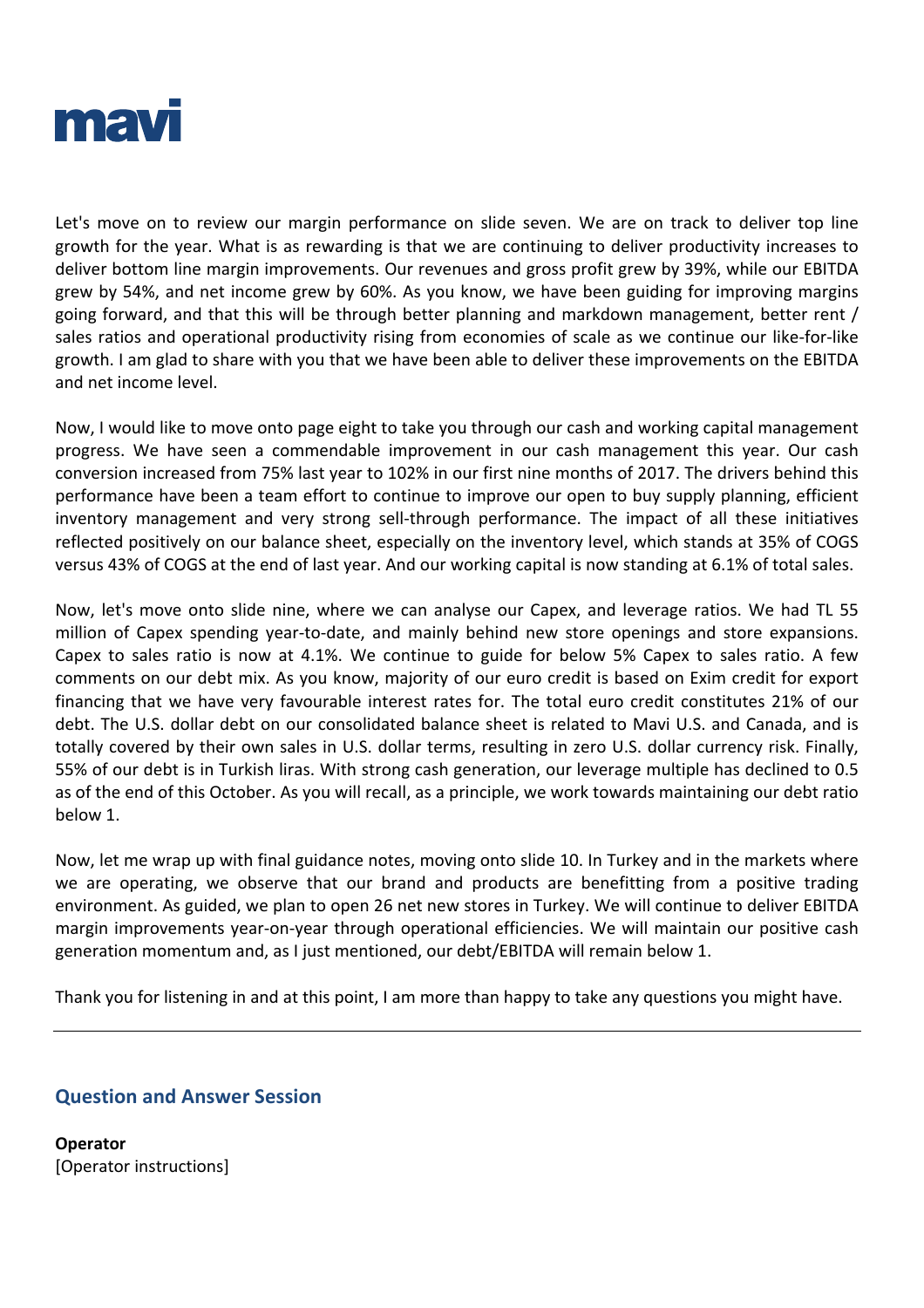

Our first question comes from Ece Mandaci, Tacirler. Please go ahead.

## **Ece Mandaci**

I have two questions, if I may. First of all, about the gross margin, on a year over year basis, we have seen a slight decline in the gross margin level. Is there any specific reason behind this decline, because when I look at the category breakdown on a year over year basis, it remains almost the same and like-for-like growth compared to second quarter growth is similar? So could you please elaborate more on the gross margin performance in the third quarter and going forward for the fourth quarter as well?

The second question is about the working capital performance, we have seen a substantial improvement in your working capital over sales ratio, so going forward, this 6% sales level, is this sustainable. Thank you very much.

#### **Cüneyt Yavuz**

Let me start off by addressing the gross margin questions. As you know, over the last couple of years, especially in emerging markets, there has been a lot of unpredictability in terms of currencies, and as a prudent management, what we have in Mavi, we have decided is that we hedge against our imports and last year when I look at this slight margin decline, we realised when we analysed is that this margin decline is predominantly coming from the hedging that we have done, meaning that we bought into U.S. dollars that have taken place much higher than actually the marketplace. But as, again, you know, and as I have been sharing through the IPO and through the investor meetings, as Mavi how we operate is that we take the hedged accounts, numbers, dollars into our budget process, and when we see a potential stretch, then we work really hard to make sure that we are protecting our bottom line margins. And as a theme, we were expecting this slight decline that would come to Turkey, and I am happy to say that we have been able to offset that by even further improvements in our markdowns, rent ratios and operational excellence areas in terms of overheads, so that is one piece of the bill. Moving forward, as we are in a volatile environment, what we are recommending and/or guiding is that we maintain our gross profit and potentially improve 0.1, 0.2 across the quarter as we move through, so as you can see also on page seven, we've been tracking around 50.8 to now 50.7, so these numbers should be at this level for the quarters to come ahead of us.

In terms of working capital, typically when we have been doing our three-year plans, we have guided for 7% and as you mentioned, we are delivering slightly better than that right now, and at this point in time, until we finalise the full year, I will not come back and renew our new guidance direction. Again, you may recall that I had shared with investors that we will do a one-year firm and a two-year directional strategy meeting in terms of reviewing our outlook, and we have yet to finalise this year and finalise the next year firm targets. Once those numbers come in, I will do my utmost to share with you what better numbers we can share. Thank you.

#### **Operator**

Our next question comes from Yulian Agaradnikov, Bank of America. Sir, please go ahead.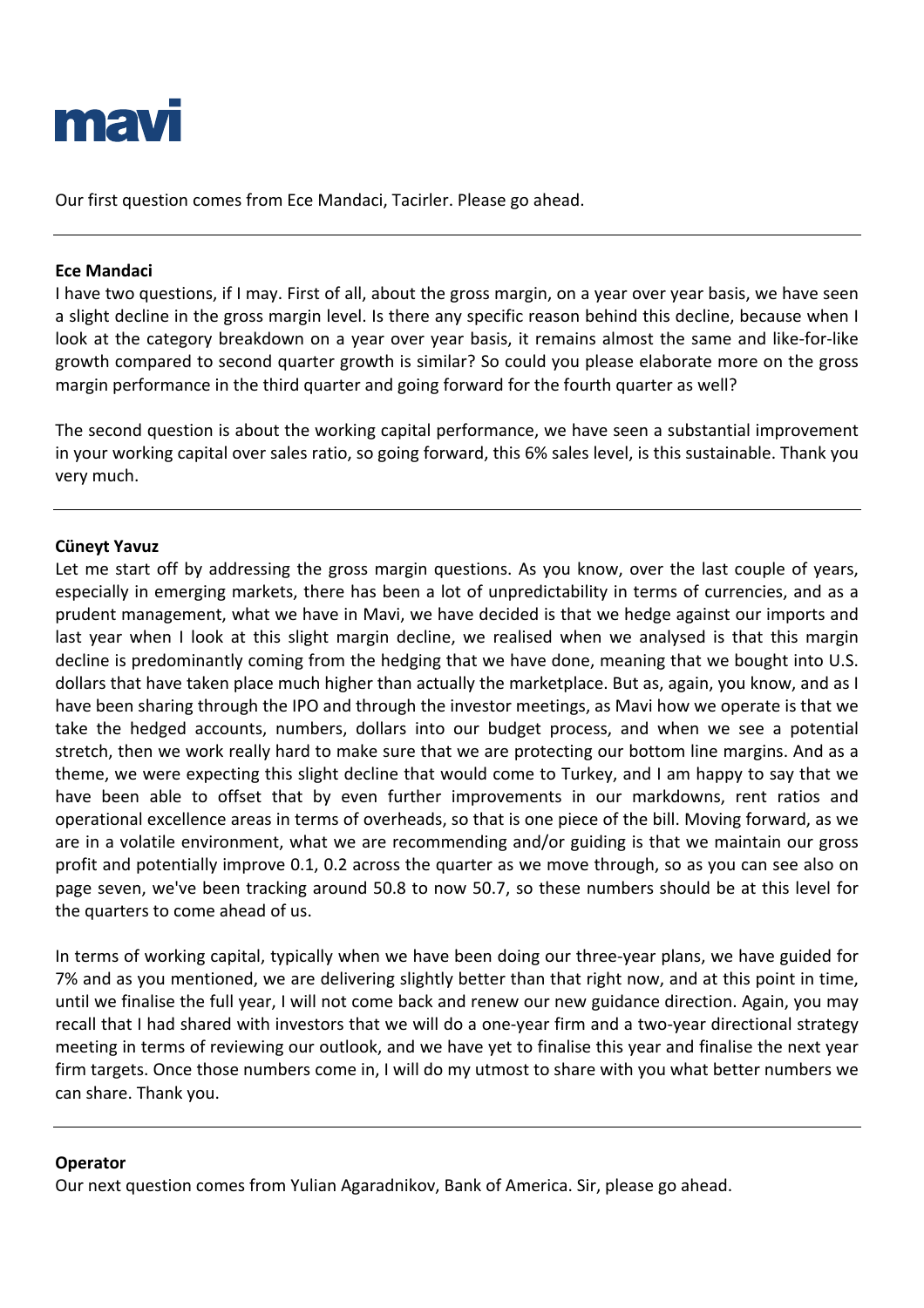

## **Yulian Agaradnikov**

I have a few questions, please. You obviously reported further acceleration in like-for-like growth compared with the first half and in light of the recent softness and consumer sentiment, do you see any impact on your like-for-like performance quarter to date, and do you have any specific initiatives that would help you support momentum going forward? That's the first question. The second question, you've provided in your presentation a breakdown of your point of sales by different geographies and I wonder why we see such a big decline in the number of wholesale doors in Europe, so the number declined by over 20% year-to-date, so how should we think about this going forward? Thank you.

#### **Cüneyt Yavuz**

Let me start by answering the like-for-like and sustainability numbers. In terms of our like-for-like, as you know, I have just mentioned that we have very strong brand appeal, very high top of mind appeal, and very strong traffic that is coming in. As we see and as I've been sharing that we are expanding our stores and opening bigger stores, the consumer traffic is coming in. The consumers who are coming in, more of them are buying our products and the product portfolio we're putting on offer is coming in and appealing to the consumers, so in terms of trend, we have been planning around the 16%, but have been delivering over 20% performance, and we believe now it's obvious that we're going to exceed the 16% like-for-like performance for this year. Again, similar to what I said just previously in terms of working capital ratios, for the next year and onwards, we will review our like-for-like performance and come back to you.

In terms of the initiatives activities, it is more of the same. I think from great products, consumer communication, CRM, marketing, price positioning, being close to the customers, and being this datadriven company in terms of analysing who is shopping what and where, we are quite confident that this momentum of Mavi's winning formula will sustain for the quarters to come.

Now, coming back to the total Germany and/or European landscape in terms of number of stores, there has been a bit of consolidation that we have gone through in terms of cutting retail in Germany, Austria, Switzerland, and Holland. In terms of exact cutting detail and where those numbers are being cleaned up, I can come back to you later. I know we have gone through our minimum order shipments value and customer profitability analytics, and based on that, some of these smaller customers, which were buying a few hundred Euros in terms of service levels etc were fading out. Suffice to say, that overall our European business is as per our budget and the numbers and profitability is delivering against that, but this number of doors question you raised is a valid one. I will check back and come back to you with more specifics in terms of where retail is and what we are pruning out of the system.

#### **Operator**

Our following question comes from Berna Kurbay, BGC Partners. Please go ahead.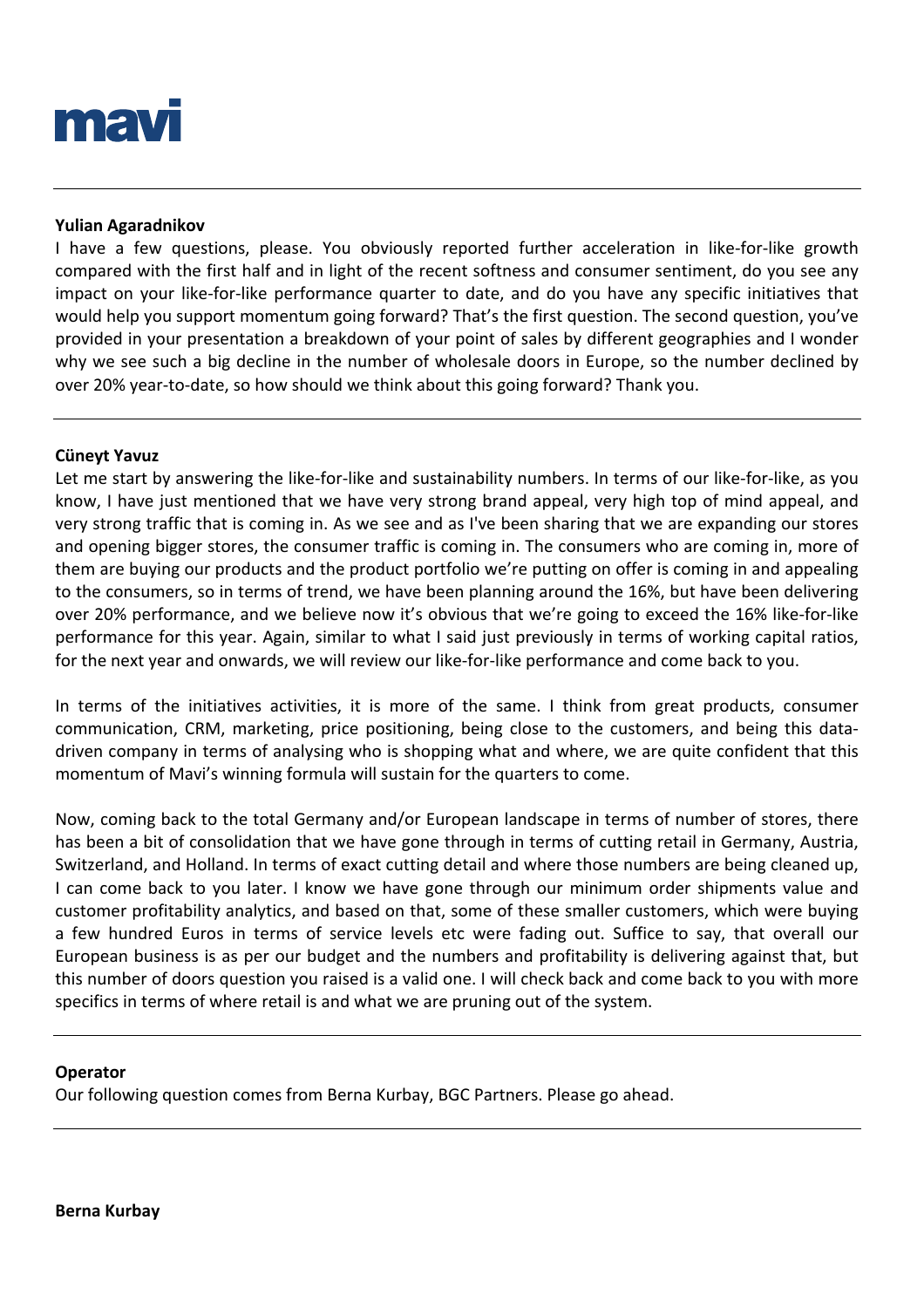

I've got a couple of questions. The first one is about fourth quarter. In the fourth quarter of last year, we see lower top line compared to the third quarter and lower margins, and in fact a net loss. What are the expectations for the fourth quarter this year in that respect? Should we expect a lower revenue and also more pressure on margins? I think there is also a one-off sort of thing in the last quarter of 2016 with respect to financial expenses, but I was wondering if you could elaborate on that. My second question is about the current outstanding contingent consideration viability, what is the amount at the moment and when do you plan to make such an outflow because of that? My final question is about the remaining portion of Eflatun. Do you consider it as part of your plans for acquisitions next year? Thank you.

#### **Cüneyt Yavuz**

In terms of quarter four, in terms of the quarterly, how this company is running on a seasonality basis from our financial numbers perspective, you have a point in that the last quarter of the year is generally and seasonally a softer period. This is the part of the year where more of the markdowns are coming through and as you can also see from the previous year's quarterly performance and this year's third quarter, the quarter three happens to be the strongest quarter in the year in terms of delivering the numbers. Having said that, when we look into quarter four, we do expect, and as you know we have already completed one month of quarter four, it's behind us, we started off with very solid like-for-like growth. The consumer sentiment, traffic, and conversion rates are going in very well, therefore we are just as optimistic as we have been in terms of how we will deliver and close this year in terms of quarter four results.

When I look at the analyst expectations and analysing what eight analysts are tracking and forecasting for how Mavi will deliver, we believe that we are within the expectations of the range of what the analysts are saying when it comes to EBITDA and net income performance numbers. Therefore, just summarising to say that we are looking to continued good momentum; a softer quarter from a seasonality perspective, but definitely delivering a positive net income for the quarters that will also help us and enable us to come through with better numbers.

In terms of our liability, we still have one year to deliver against this one liability, so within the next one year, talking with our CFO and looking at our balance sheet, we will decide how much of that liability we will exercise within this year or the early part of next year to make sure that we have a smooth and healthy balance sheet coming through. But we have a one-year period to exercise this, so we will use our financial prudence to take the necessary action in terms of exercising this. In terms of acquiring the rest of Eflatun, this is not within our radar of discussion at this point in time. We have the option to proceed, but let me put it forth frankly that this is not something we will exercise in the coming year or years. If and when something like that should happen, you can be rest assured that we will definitely give the investment community a heads up of what we are thinking and when and why.

#### **Operator**

We have no other questions. Dear speakers, back to you for the conclusion.